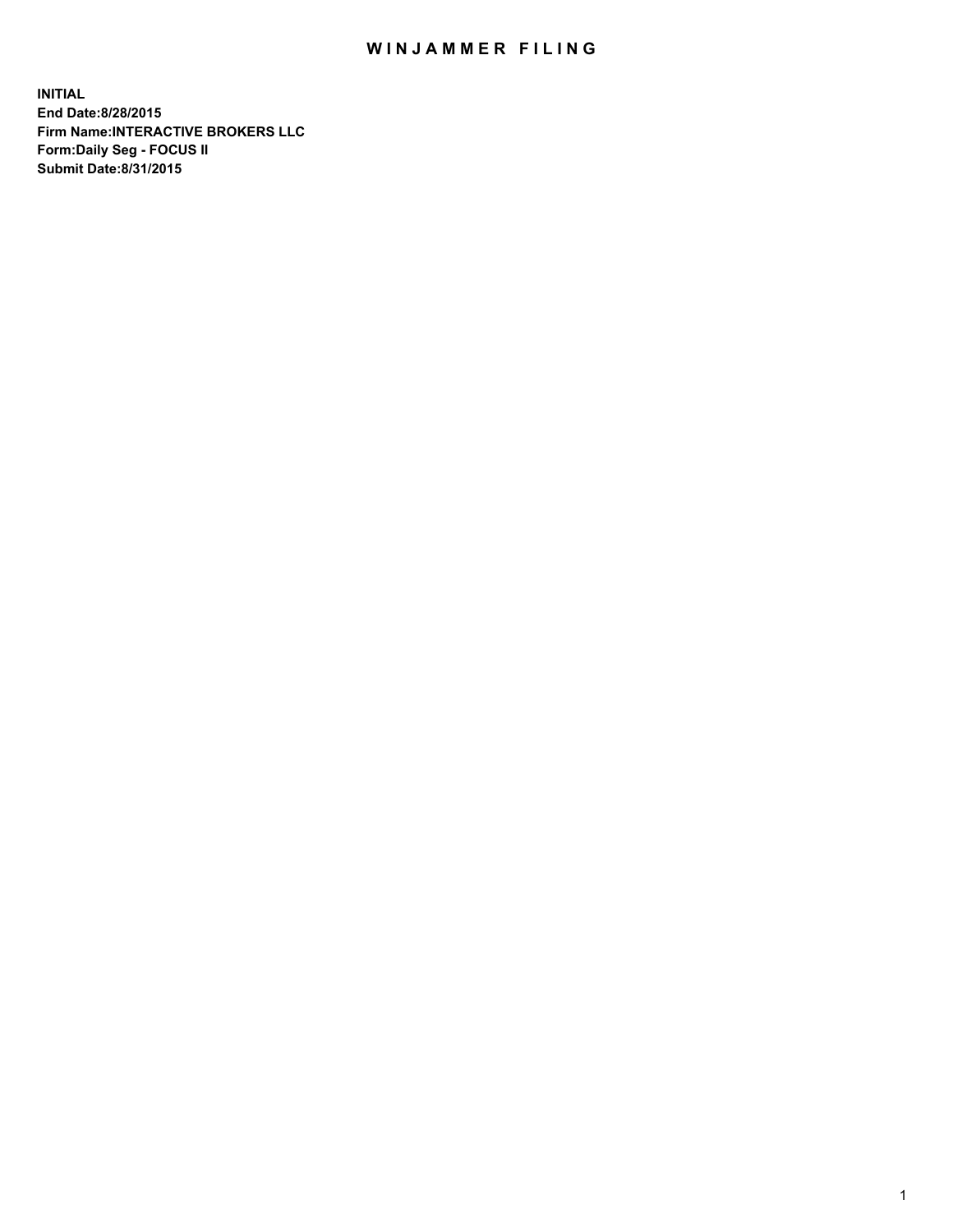## **INITIAL End Date:8/28/2015 Firm Name:INTERACTIVE BROKERS LLC Form:Daily Seg - FOCUS II Submit Date:8/31/2015 Daily Segregation - Cover Page**

| Name of Company<br><b>Contact Name</b><br><b>Contact Phone Number</b><br><b>Contact Email Address</b>                                                                                                                                                                                                                          | <b>INTERACTIVE BROKERS LLC</b><br><b>Michael Ellman</b><br>203-422-8926<br>mellman@interactivebrokers.co<br>$m$ |
|--------------------------------------------------------------------------------------------------------------------------------------------------------------------------------------------------------------------------------------------------------------------------------------------------------------------------------|-----------------------------------------------------------------------------------------------------------------|
| FCM's Customer Segregated Funds Residual Interest Target (choose one):<br>a. Minimum dollar amount: ; or<br>b. Minimum percentage of customer segregated funds required:% ; or<br>c. Dollar amount range between: and; or<br>d. Percentage range of customer segregated funds required between: % and %.                       | $\overline{\mathbf{0}}$<br>0<br>155,000,000 245,000,000<br>00                                                   |
| FCM's Customer Secured Amount Funds Residual Interest Target (choose one):<br>a. Minimum dollar amount: ; or<br>b. Minimum percentage of customer secured funds required:%; or<br>c. Dollar amount range between: and; or<br>d. Percentage range of customer secured funds required between: % and %.                          | $\overline{\mathbf{0}}$<br>0<br>80,000,000 120,000,000<br>0 <sub>0</sub>                                        |
| FCM's Cleared Swaps Customer Collateral Residual Interest Target (choose one):<br>a. Minimum dollar amount: ; or<br>b. Minimum percentage of cleared swaps customer collateral required:% ; or<br>c. Dollar amount range between: and; or<br>d. Percentage range of cleared swaps customer collateral required between:% and%. | $\overline{\mathbf{0}}$<br>$\underline{\mathbf{0}}$<br>0 <sub>0</sub><br>0 <sub>0</sub>                         |

Attach supporting documents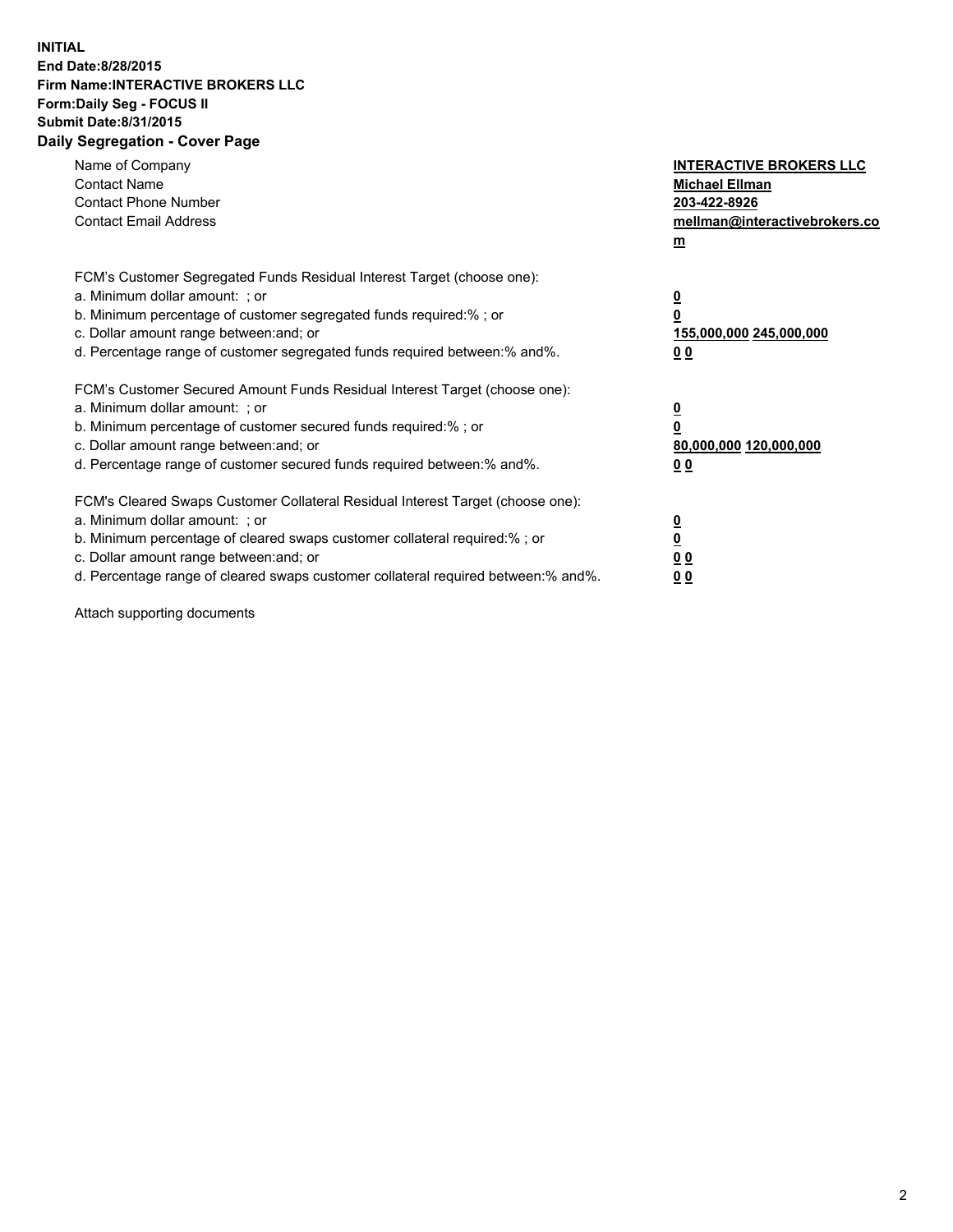## **INITIAL End Date:8/28/2015 Firm Name:INTERACTIVE BROKERS LLC Form:Daily Seg - FOCUS II Submit Date:8/31/2015 Daily Segregation - Secured Amounts**

|     | Daily Segregation - Secured Amounts                                                                        |                                   |
|-----|------------------------------------------------------------------------------------------------------------|-----------------------------------|
|     | Foreign Futures and Foreign Options Secured Amounts                                                        |                                   |
|     | Amount required to be set aside pursuant to law, rule or regulation of a foreign                           | $0$ [7305]                        |
|     | government or a rule of a self-regulatory organization authorized thereunder                               |                                   |
| 1.  | Net ledger balance - Foreign Futures and Foreign Option Trading - All Customers                            |                                   |
|     | A. Cash                                                                                                    | 364,007,306 [7315]                |
|     | B. Securities (at market)                                                                                  | $0$ [7317]                        |
| 2.  | Net unrealized profit (loss) in open futures contracts traded on a foreign board of trade                  | -14,022,809 [7325]                |
| 3.  | Exchange traded options                                                                                    |                                   |
|     | a. Market value of open option contracts purchased on a foreign board of trade                             | 37,966 [7335]                     |
|     | b. Market value of open contracts granted (sold) on a foreign board of trade                               | <b>-94,550</b> [7337]             |
| 4.  | Net equity (deficit) (add lines 1.2. and 3.)                                                               | 349,927,913 [7345]                |
| 5.  | Account liquidating to a deficit and account with a debit balances - gross amount                          | 89,790 [7351]                     |
|     | Less: amount offset by customer owned securities                                                           | 0 [7352] 89,790 [7354]            |
| 6.  | Amount required to be set aside as the secured amount - Net Liquidating Equity                             | 350,017,703 [7355]                |
|     | Method (add lines 4 and 5)                                                                                 |                                   |
| 7.  | Greater of amount required to be set aside pursuant to foreign jurisdiction (above) or line                | 350,017,703 [7360]                |
|     | 6.                                                                                                         |                                   |
|     | FUNDS DEPOSITED IN SEPARATE REGULATION 30.7 ACCOUNTS                                                       |                                   |
| 1.  | Cash in banks                                                                                              |                                   |
|     | A. Banks located in the United States                                                                      | 4,600,000 [7500]                  |
|     | B. Other banks qualified under Regulation 30.7                                                             | 0 [7520] 4,600,000 [7530]         |
| 2.  | Securities                                                                                                 |                                   |
|     | A. In safekeeping with banks located in the United States                                                  | 370,360,107 [7540]                |
|     | B. In safekeeping with other banks qualified under Regulation 30.7                                         | 0 [7560] 370,360,107 [7570]       |
| 3.  | Equities with registered futures commission merchants                                                      |                                   |
|     | A. Cash                                                                                                    | $0$ [7580]                        |
|     | <b>B.</b> Securities                                                                                       | $0$ [7590]                        |
|     | C. Unrealized gain (loss) on open futures contracts                                                        | $0$ [7600]                        |
|     | D. Value of long option contracts                                                                          | $0$ [7610]                        |
|     | E. Value of short option contracts                                                                         | 0 [7615] 0 [7620]                 |
| 4.  | Amounts held by clearing organizations of foreign boards of trade                                          |                                   |
|     | A. Cash                                                                                                    | $0$ [7640]                        |
|     | <b>B.</b> Securities                                                                                       | $0$ [7650]                        |
|     | C. Amount due to (from) clearing organization - daily variation                                            | $0$ [7660]                        |
|     | D. Value of long option contracts                                                                          | $0$ [7670]                        |
|     | E. Value of short option contracts                                                                         | 0 [7675] 0 [7680]                 |
| 5.  | Amounts held by members of foreign boards of trade                                                         |                                   |
|     | A. Cash                                                                                                    | 102,738,411 [7700]                |
|     | <b>B.</b> Securities                                                                                       | $0$ [7710]                        |
|     | C. Unrealized gain (loss) on open futures contracts                                                        | 650,800 [7720]                    |
|     | D. Value of long option contracts                                                                          | 37,972 [7730]                     |
|     | E. Value of short option contracts                                                                         | -94,544 [7735] 103,332,639 [7740] |
| 6.  | Amounts with other depositories designated by a foreign board of trade                                     | $0$ [7760]                        |
| 7.  | Segregated funds on hand                                                                                   | $0$ [7765]                        |
| 8.  | Total funds in separate section 30.7 accounts                                                              | 478,292,746 [7770]                |
| 9.  | Excess (deficiency) Set Aside for Secured Amount (subtract line 7 Secured Statement<br>Page 1 from Line 8) | 128,275,043 [7380]                |
| 10. | Management Target Amount for Excess funds in separate section 30.7 accounts                                | 80,000,000 [7780]                 |
| 11. | Excess (deficiency) funds in separate 30.7 accounts over (under) Management Target                         | 48,275,043 [7785]                 |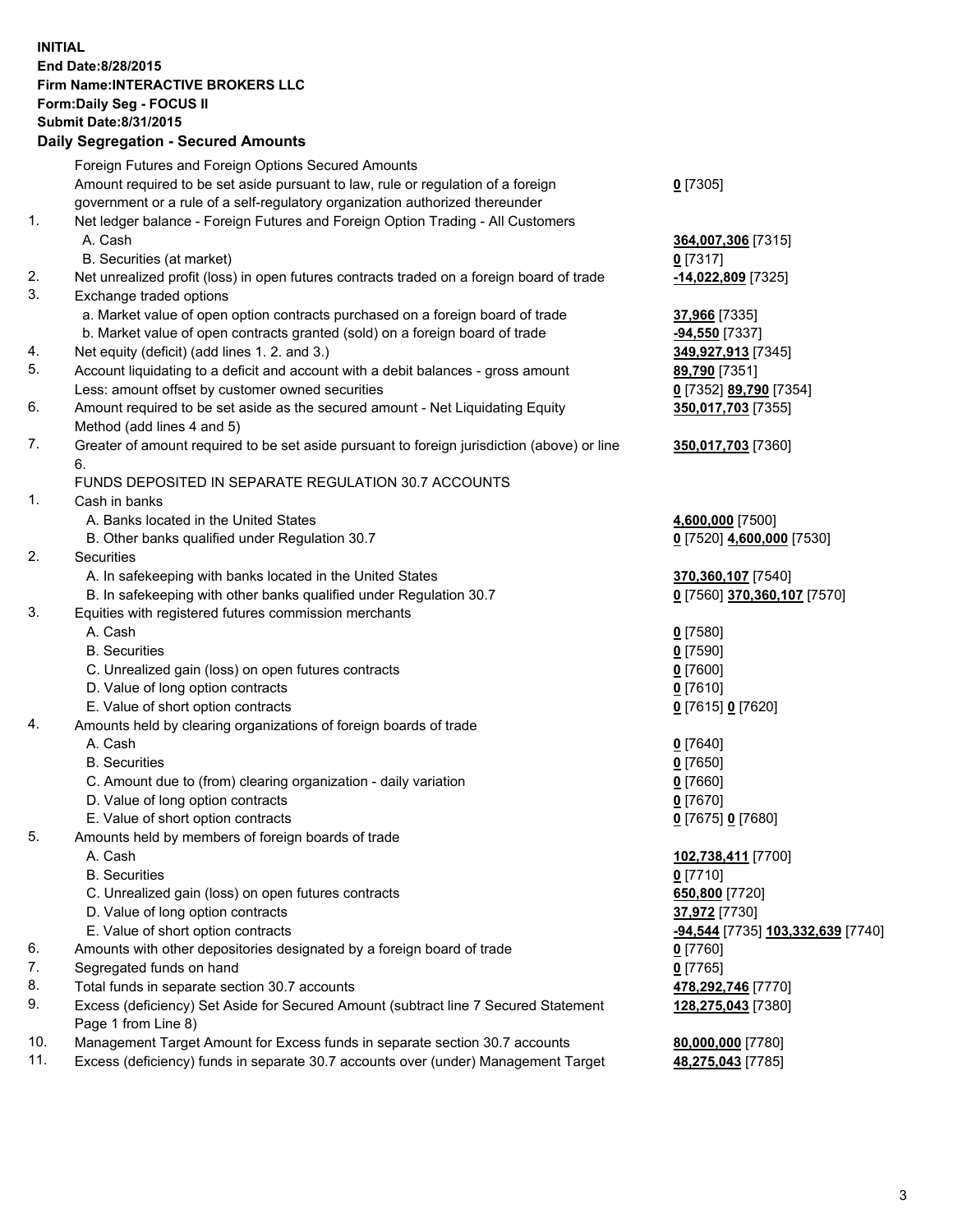**INITIAL End Date:8/28/2015 Firm Name:INTERACTIVE BROKERS LLC Form:Daily Seg - FOCUS II Submit Date:8/31/2015 Daily Segregation - Segregation Statement** SEGREGATION REQUIREMENTS(Section 4d(2) of the CEAct) 1. Net ledger balance A. Cash **2,682,486,187** [7010] B. Securities (at market) **0** [7020] 2. Net unrealized profit (loss) in open futures contracts traded on a contract market **-76,513,236** [7030] 3. Exchange traded options A. Add market value of open option contracts purchased on a contract market **118,480,232** [7032] B. Deduct market value of open option contracts granted (sold) on a contract market **-206,126,724** [7033] 4. Net equity (deficit) (add lines 1, 2 and 3) **2,518,326,459** [7040] 5. Accounts liquidating to a deficit and accounts with debit balances - gross amount **309,079** [7045] Less: amount offset by customer securities **0** [7047] **309,079** [7050] 6. Amount required to be segregated (add lines 4 and 5) **2,518,635,538** [7060] FUNDS IN SEGREGATED ACCOUNTS 7. Deposited in segregated funds bank accounts A. Cash **356,705,827** [7070] B. Securities representing investments of customers' funds (at market) **1,392,404,135** [7080] C. Securities held for particular customers or option customers in lieu of cash (at market) **0** [7090] 8. Margins on deposit with derivatives clearing organizations of contract markets A. Cash **23,706,365** [7100] B. Securities representing investments of customers' funds (at market) **1,076,534,111** [7110] C. Securities held for particular customers or option customers in lieu of cash (at market) **0** [7120] 9. Net settlement from (to) derivatives clearing organizations of contract markets **-17,779,418** [7130] 10. Exchange traded options A. Value of open long option contracts **118,339,192** [7132] B. Value of open short option contracts **-205,985,730** [7133] 11. Net equities with other FCMs A. Net liquidating equity **0** [7140] B. Securities representing investments of customers' funds (at market) **0** [7160] C. Securities held for particular customers or option customers in lieu of cash (at market) **0** [7170] 12. Segregated funds on hand **0** [7150] 13. Total amount in segregation (add lines 7 through 12) **2,743,924,482** [7180] 14. Excess (deficiency) funds in segregation (subtract line 6 from line 13) **225,288,944** [7190] 15. Management Target Amount for Excess funds in segregation **155,000,000** [7194] **70,288,944** [7198]

16. Excess (deficiency) funds in segregation over (under) Management Target Amount Excess